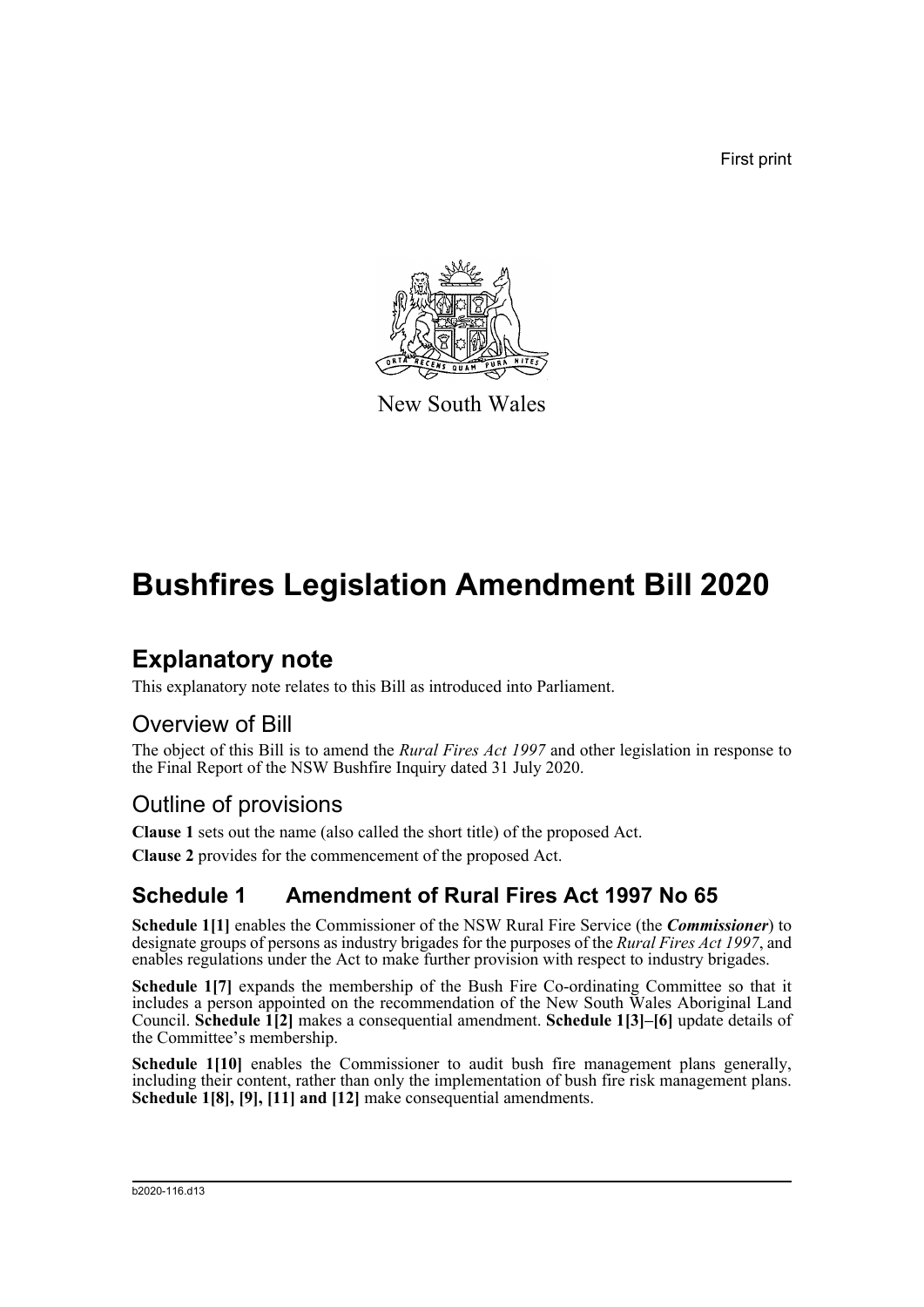**Schedule 1[15]** empowers hazard management officers to serve bush fire hazard reduction notices on public authorities. Public authorities will be able to object to, and appeal against, a notice in the same way as other owners or occupiers of land. **Schedule 1[14]** limits the power to members of the NSW Rural Fire Service who are of or above the rank of Superintendent. **Schedule 1[13]** makes a consequential amendment.

**Schedule 1[16]** provides for a penalty of 100 penalty units for non-compliance with a bush fire hazard reduction notice by a corporation or public authority.

Schedule 1<sup>[19]</sup> provides that, if a public authority receives a written complaint about a bush fire hazard on its land, the authority must refer it to the Commissioner even though the complaint should properly have been made directly to the Commissioner or to a relevant local authority.

**Schedule 1[20] and [21]** apply to public authorities the same procedures and remedial action as currently apply to other owners or occupiers of land that is the subject of a substantiated bush fire hazard complaint. As a result, the Commissioner may direct a hazard management officer of or above the rank of Superintendent to serve a bush fire hazard reduction notice on a public authority, and the Commissioner will be able to enter the land to carry out bush fire hazard reduction work that is not carried out by a public authority within the time specified in the notice. **Schedule 1[17]** and [18] make consequential amendments.

**Schedule 1[22]** prevents bush fire management plans from excluding land from provisions requiring an adjoining owner to repair or restore a dividing fence damaged or destroyed by a bush fire caused by the adjoining owner's failure to clear the land of combustible matter. **Schedule 1[23]** makes a consequential amendment.

**Schedule 1[27]** permits vegetation clearing work on land if specified conditions are met. The conditions are that the vegetation clearing work must be—

- (a) within 25 metres of a holding's boundary with adjoining land, and
- (b) on land in a rural zone, and
- (c) by or with the authority of the owner of the holding, and
- (d) for the purpose of bush fire hazard reduction, and
- (e) in accordance with a Rural Boundary Clearing Code that is in force.

The proposed provisions allow the Minister administering the *Rural Fires Act 1997*, with the agreement of other relevant Ministers, to make a Rural Boundary Clearing Code for this purpose, and provide that permitted vegetation clearing work will not be an offence under other specified legislation. **Schedule 1[24] and [25]** make consequential amendments. **Schedule 1[26]** updates a cross-reference.

### **Schedule 2 Amendment of other legislation**

**Schedule 2.1[1]** amends the *Biodiversity Conservation Act 2016* consequentially on Schedule 1[27].

**Schedule 2.1[2]** exempts bushfire-affected development from the test to determine whether development is likely to significantly affect threatened species or ecological communities or their habitats. The exemption applies only if—

- (a) the proposed development will result only in a building or structure that is the same, or substantially the same, as the building or structure that existed immediately before it was damaged or destroyed, and
- (b) the development application for the bushfire-affected development is made no later than 2 years after the commencement of the proposed subsection.

An application for development consent for exempt bushfire-affected development is not required to be accompanied by a biodiversity development assessment report.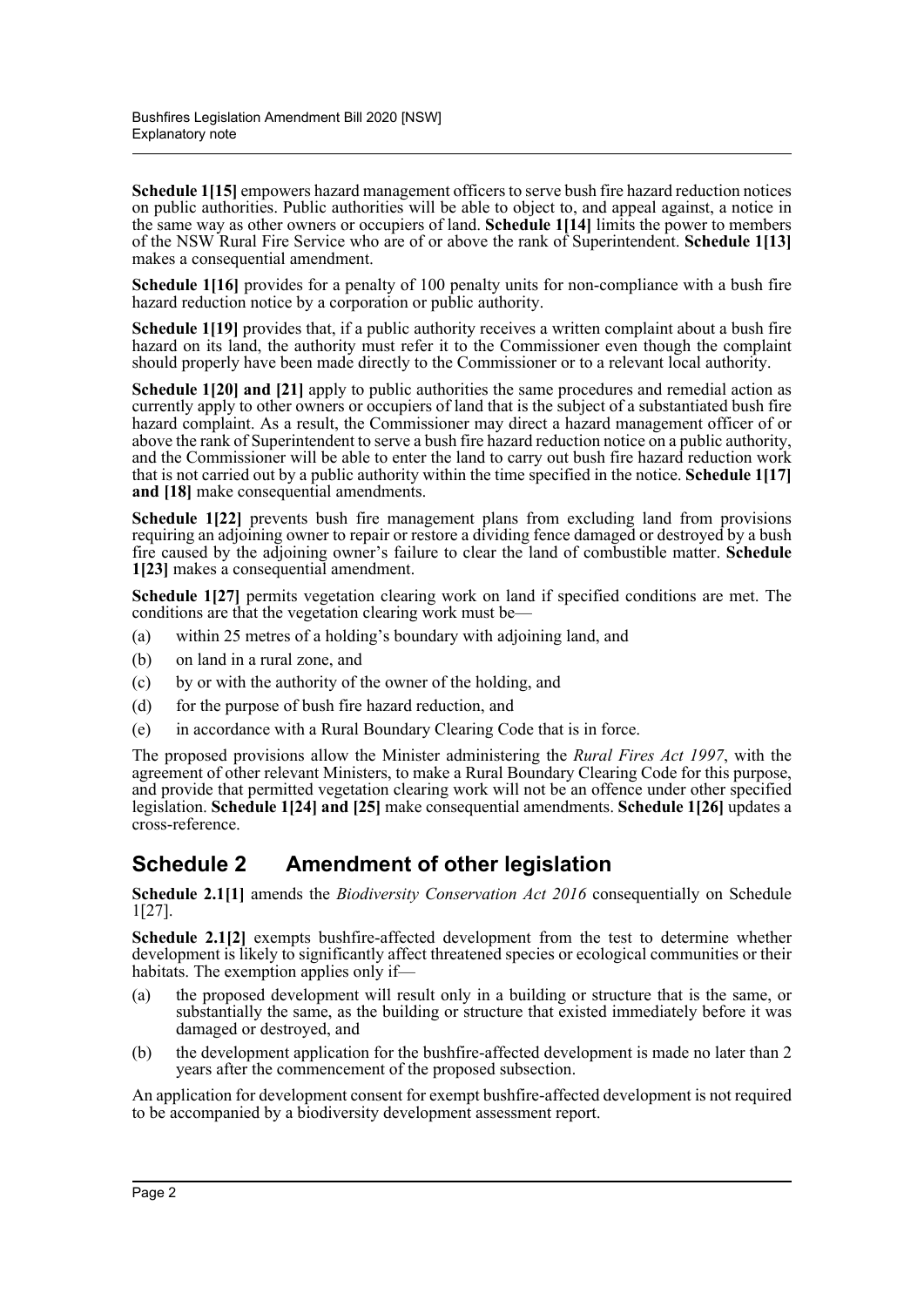For the purposes of the proposed provisions, *bushfire-affected development* is development involving the erection of, or repairs to, a building or structure to replace or repair a lawfully erected building or structure that was destroyed or damaged as a result of bushfire in the period starting 5 August 2019 and ending 2 March 2020.

**Schedule 2.2** amends the *Government Sector Finance Legislation (Repeal and Amendment) Act 2018* consequentially on Schedule 1[10].

**Schedule 2.3** amends the *Local Land Services Act 2013* consequentially on Schedule 1[27].

**Schedule 2.4** amends the *National Parks and Wildlife Act 1974* to enable regulations to be made authorising the taking of action for the management of land that the Minister for Energy and Environment is satisfied is an environmental or cultural asset of intergenerational significance. Management action may be taken despite any plan of management that applies to the land.

**Schedule 2.5** amends the *Rural Fires Regulation 2013* consequentially on Schedule 1[16] to provide for the issue of a penalty notice for \$4,400 for non-compliance with a bush fire hazard reduction notice by a corporation or public authority.

**Schedule 2.6** amends the *State Emergency and Rescue Management Act 1989* to make it a function of the State Emergency Management Committee to promote the continuous improvement of emergency management policy and practice at a State level.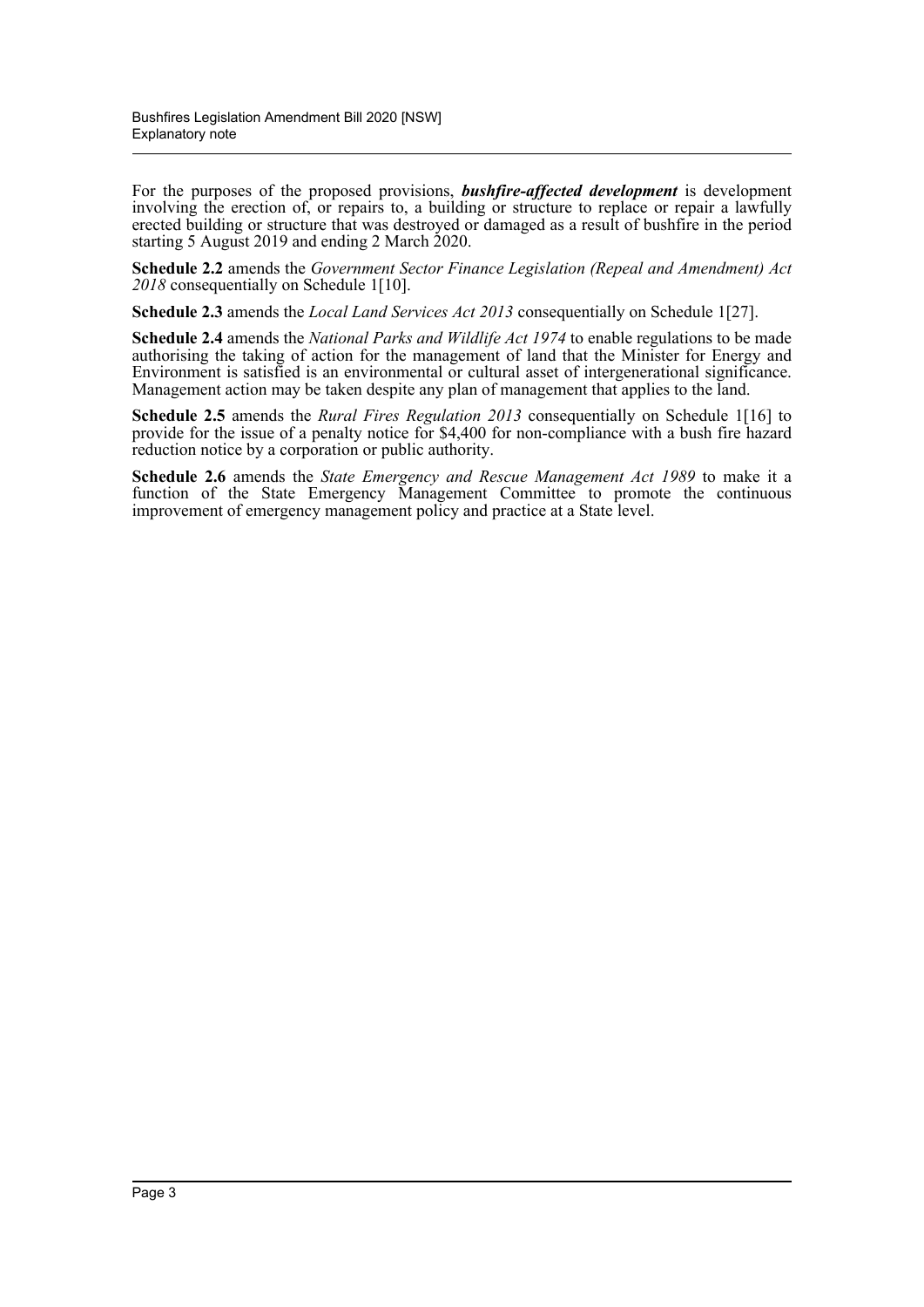First print



New South Wales

# **Bushfires Legislation Amendment Bill 2020**

## **Contents**

|                   |                                                | Page |
|-------------------|------------------------------------------------|------|
|                   | Name of Act                                    |      |
|                   | Commencement                                   |      |
| Schedule 1        | <b>Amendment of Rural Fires Act 1997 No 65</b> |      |
| <b>Schedule 2</b> | Amendment of other legislation                 |      |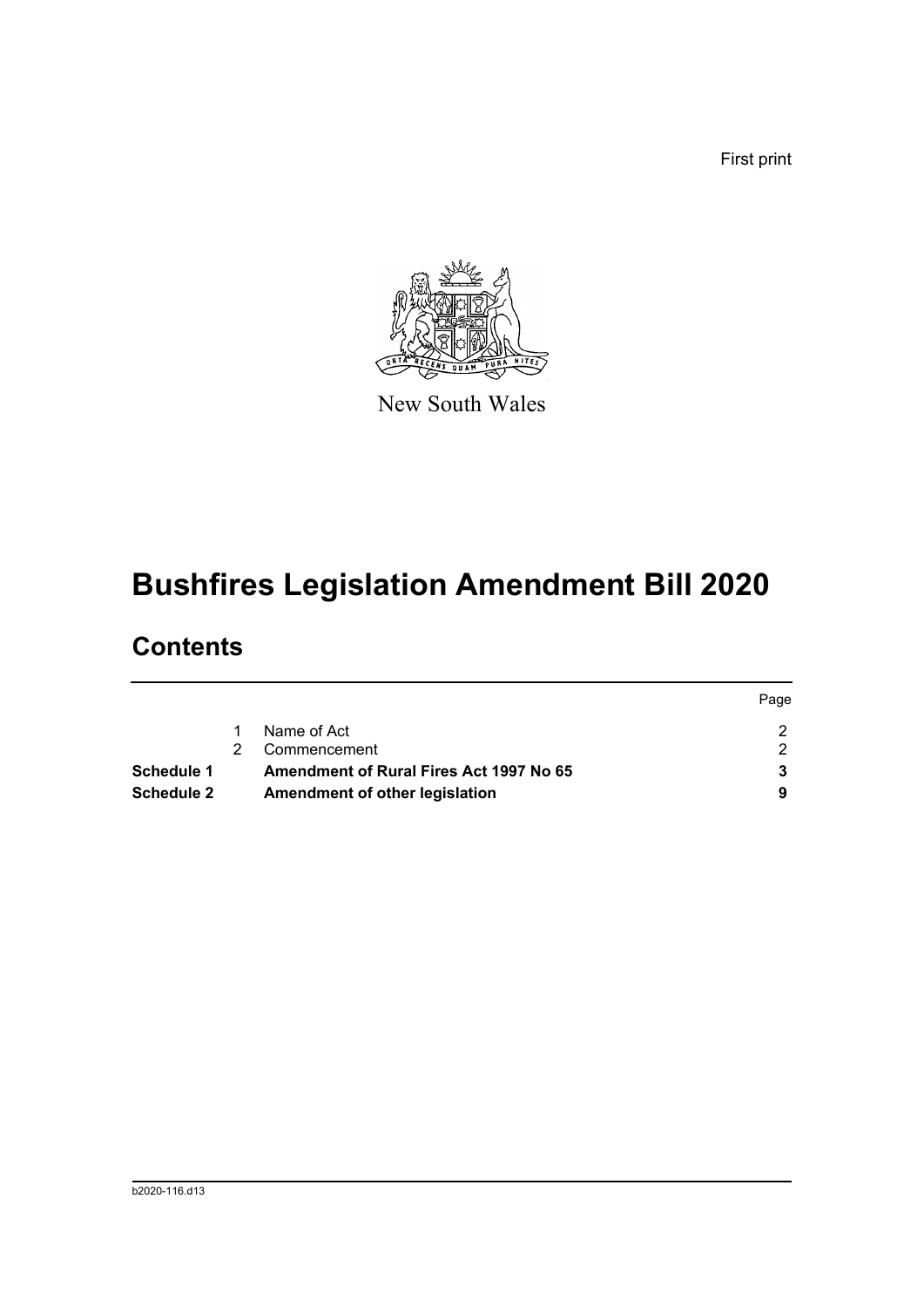

New South Wales

# **Bushfires Legislation Amendment Bill 2020**

No , 2020

#### **A Bill for**

An Act to amend the *Rural Fires Act 1997* and other legislation in response to an inquiry into the 2019–2020 bushfire season.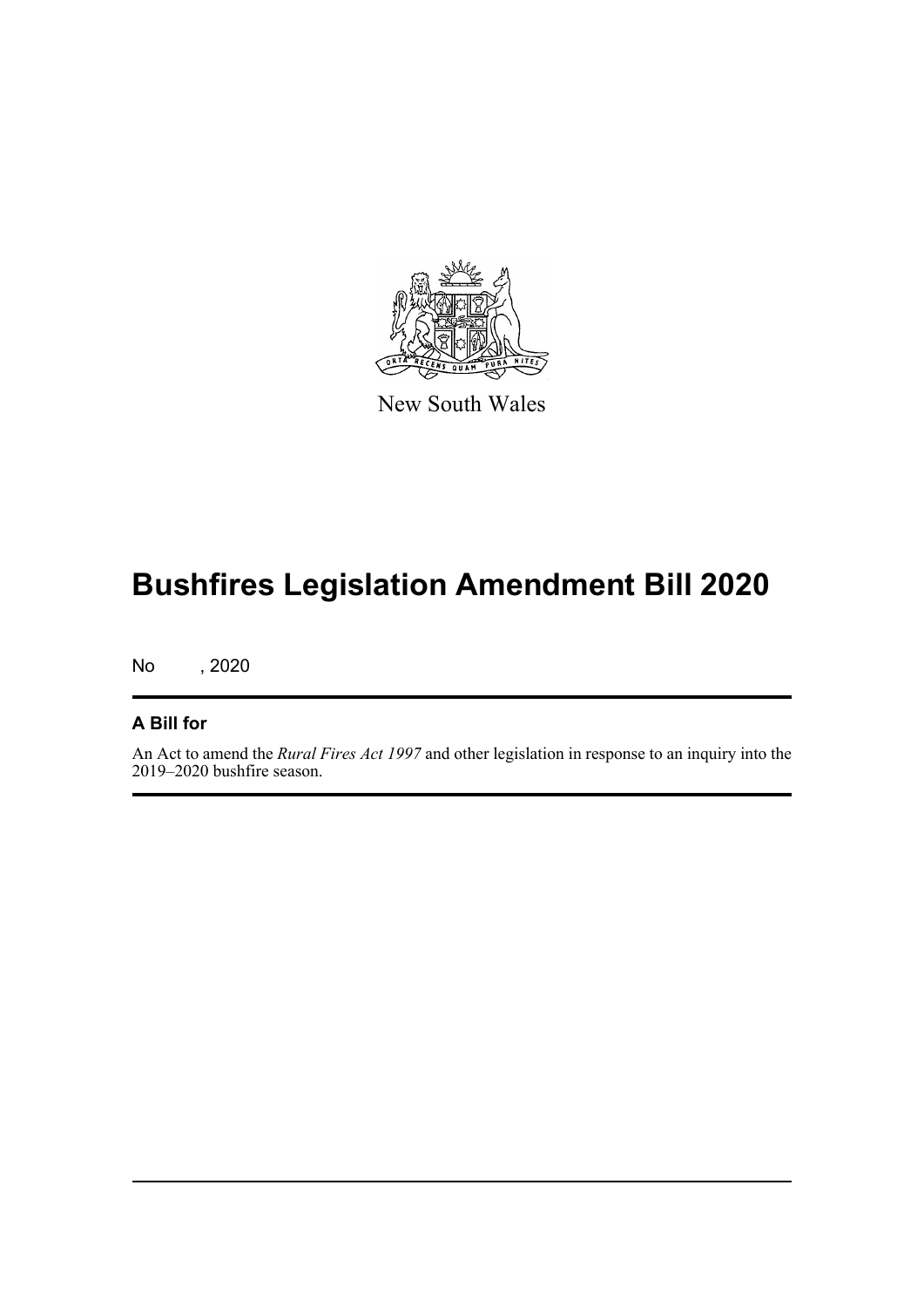<span id="page-5-1"></span><span id="page-5-0"></span>

|                     | The Legislature of New South Wales enacts—                                                        | 1             |
|---------------------|---------------------------------------------------------------------------------------------------|---------------|
|                     | Name of Act                                                                                       | $\mathcal{P}$ |
|                     | This Act is the Bushfires Legislation Amendment Act 2020.                                         | 3             |
| <b>Commencement</b> |                                                                                                   |               |
| (1)                 | This Act commences on the date of assent to this Act, except as provided by<br>subsection $(2)$ . | 5<br>6        |
| (2)                 | Schedule 1[27] commences on a day to be appointed by proclamation.                                |               |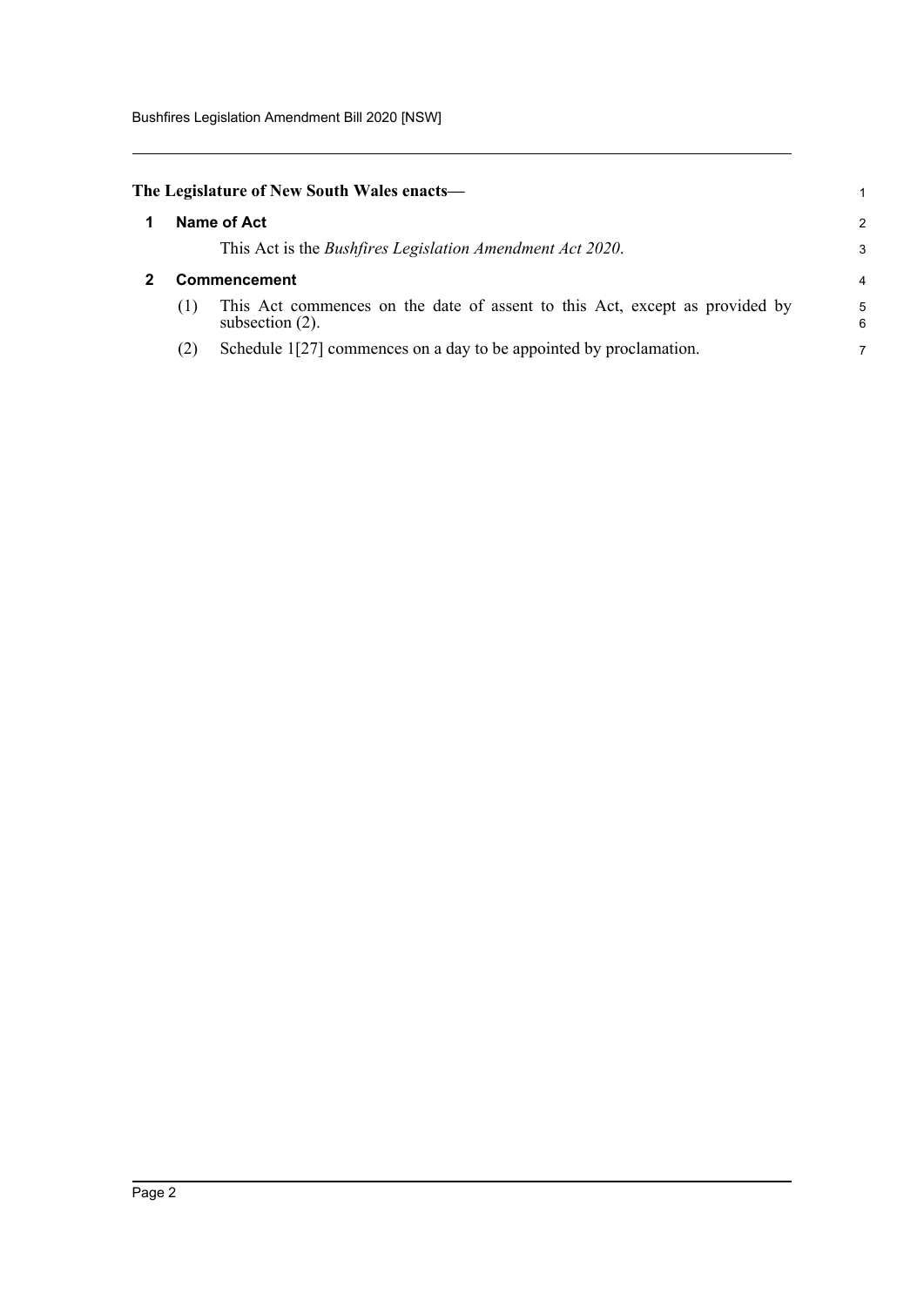#### <span id="page-6-0"></span>**Schedule 1 Amendment of Rural Fires Act 1997 No 65 [1] Part 2, Division 3AA** Insert after Division 3— **Division 3AA Industry brigades 33AA Designation of industry brigades** (1) The Commissioner may, on application and in accordance with the regulations, designate a group of persons as an *industry brigade* for the purposes of this Act. (2) The regulations may make provision for or with respect to industry brigades and, in particular, for or with respect to the following— (a) requirements for the designation of industry brigades, (b) the deeming of industry brigades to be rural fire brigades, or a class of rural fire brigades, for the purposes of this Act, (c) the deeming of members of industry brigades to be members of rural fire brigades, or a class of members of rural fire brigades, for the purposes of this Act (and, as a consequence, to be members of the Service, or a class of members of the Service), (d) the application of provisions of this Act, and of instruments made under this Act, in relation to industry brigades, (e) the functions and immunities of members of industry brigades, including the conferral of functions and immunities on members of industry brigades by reference to the functions and immunities of members of rural fire brigades, (f) without limitation, the issue of Service Standards, and the delegation of functions, to members of industry brigades by the Commissioner, (g) reimbursement of expenditure incurred by industry brigades, including regulating or prohibiting payment from the New South Wales Rural Fire Fighting Fund for reimbursement of the expenditure. (3) In this section, *member* includes officer. **[2] Section 47 Membership and procedure of Bush Fire Co-ordinating Committee** Omit "14 members" from section 47(1). Insert instead "15 members". **[3] Section 47(1)(c)** Omit section  $47(1)(c)$  and (d). Insert instead— (c) 3 persons nominated by the Secretary of the Department of Planning, Industry and Environment— (i) 1 of whom is a person employed in the Energy, Climate Change and Sustainability Division of the Department, and (ii) 1 of whom is a person employed in the Catchment and Lands— NSW Crown Lands Division of the Department, and (iii) 1 of whom is a person employed in the National Parks and Wildlife Service, 1  $\overline{2}$ 3 4 5 6 7 8 9 10 11 12 13 14 15 16 17 18 19 20 21 22 23 24 25 26 27 28 29 30 31 32 33 34 35 36 37 38 39 40 41

#### **[4] Section 47(1)(e)**

Omit "the Local Government and Shires Association of New South Wales".

42 43

Page 3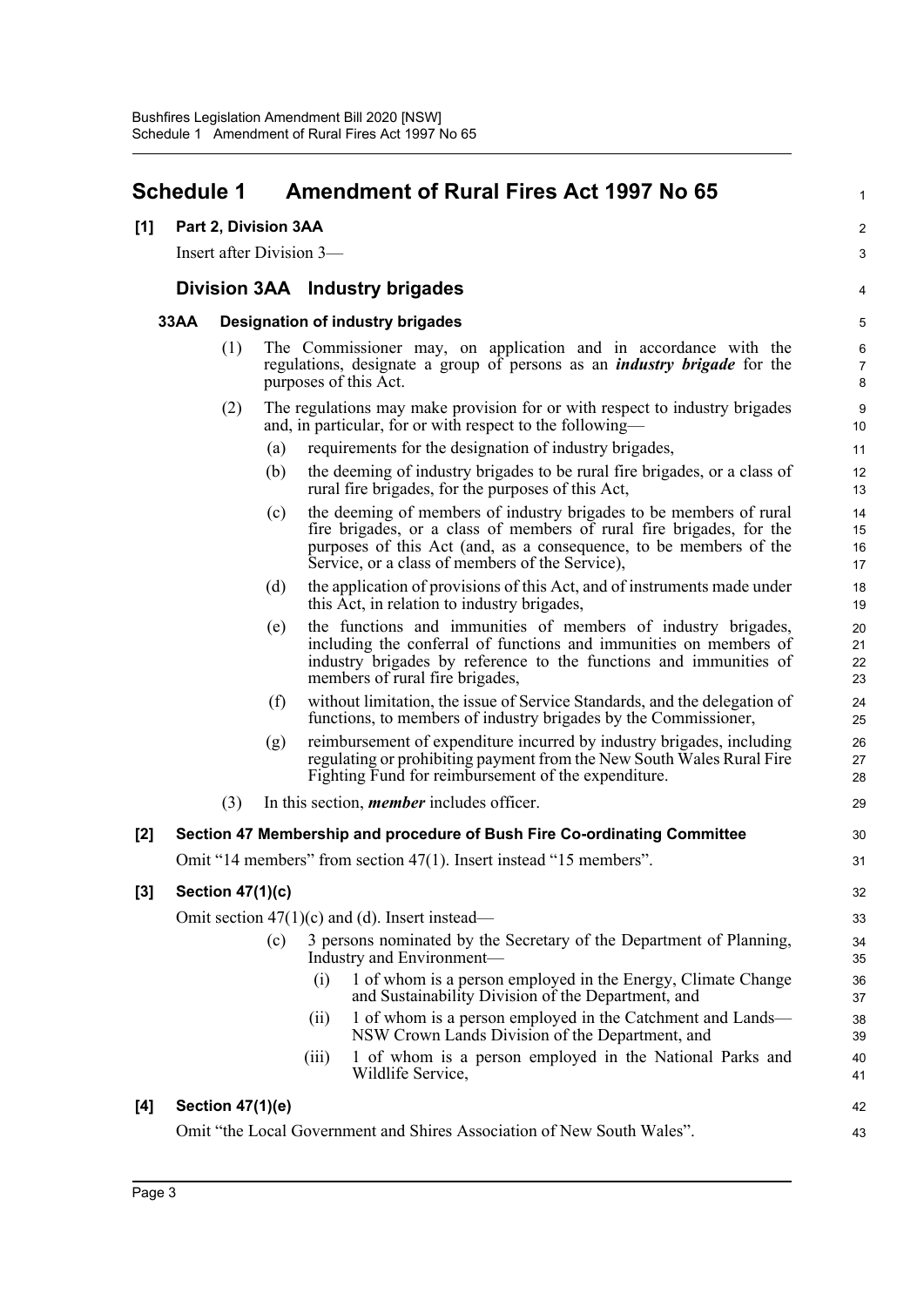|        | Insert instead "Local Government NSW".                                                                                                                                                                                                       | 1              |
|--------|----------------------------------------------------------------------------------------------------------------------------------------------------------------------------------------------------------------------------------------------|----------------|
| [5]    | <b>Section 47(1)(h)</b>                                                                                                                                                                                                                      | 2              |
|        | Omit "Minister for the Environment".                                                                                                                                                                                                         | 3              |
|        | Insert instead "Minister for Energy and Environment".                                                                                                                                                                                        | 4              |
| [6]    | <b>Section 47(1)(k)</b>                                                                                                                                                                                                                      | 5              |
|        | Omit "the Ministry for Police and Emergency Services". Insert instead "Resilience NSW".                                                                                                                                                      | 6              |
| $[7]$  | Section 47(1)(m)                                                                                                                                                                                                                             | 7              |
|        | Insert after section $47(1)(1)$ —                                                                                                                                                                                                            | 8              |
|        | a person appointed by the Minister on the recommendation of the New<br>(m)<br>South Wales Aboriginal Land Council.                                                                                                                           | 9<br>10        |
| [8]    | <b>Section 48 Functions of Bush Fire Co-ordinating Committee</b>                                                                                                                                                                             | 11             |
|        | Omit "a performance audit under section 62A with respect to implementation of bush fire<br>risk management plans" from section 48(2A).                                                                                                       | 12<br>13       |
|        | Insert instead "an audit under section 62A of bush fire management plans".                                                                                                                                                                   | 14             |
| [9]    | Section 62A, heading                                                                                                                                                                                                                         | 15             |
|        | Omit the heading. Insert instead—                                                                                                                                                                                                            | 16             |
|        | 62A Audits of bush fire management plans                                                                                                                                                                                                     | 17             |
| [10]   | Section 62A(1)                                                                                                                                                                                                                               | 18             |
|        | Omit "a performance audit of the implementation of bush fire risk management plans".                                                                                                                                                         | 19             |
|        | Insert instead "an audit of bush fire management plans".                                                                                                                                                                                     | 20             |
| $[11]$ | Section 62A(2)                                                                                                                                                                                                                               | 21             |
|        | Omit "a performance audit". Insert instead "an audit".                                                                                                                                                                                       | 22             |
| $[12]$ | Section 62A(4)                                                                                                                                                                                                                               | 23             |
|        | Omit "performance".                                                                                                                                                                                                                          | 24             |
| [13]   | <b>Section 65AA</b>                                                                                                                                                                                                                          | 25             |
|        | Insert before section 65A-                                                                                                                                                                                                                   | 26             |
|        | 65AA<br>"Owner" or "occupier" includes "public authority"                                                                                                                                                                                    | 27             |
|        | To avoid doubt, a reference in this Division to an owner or occupier of land<br>includes a reference to a public authority if the land is owned or occupied by,<br>or vested in or under the control or management of, the public authority. | 28<br>29<br>30 |
| [14]   | <b>Section 65A Hazard management officers</b>                                                                                                                                                                                                | 31             |
|        | Insert at the end of the section-                                                                                                                                                                                                            | 32             |
|        | A hazard management officer may exercise a function under this Division in<br>(2)<br>relation to a public authority only if the officer is a member of the Service who<br>is of or above the rank of Superintendent.                         | 33<br>34<br>35 |
|        |                                                                                                                                                                                                                                              |                |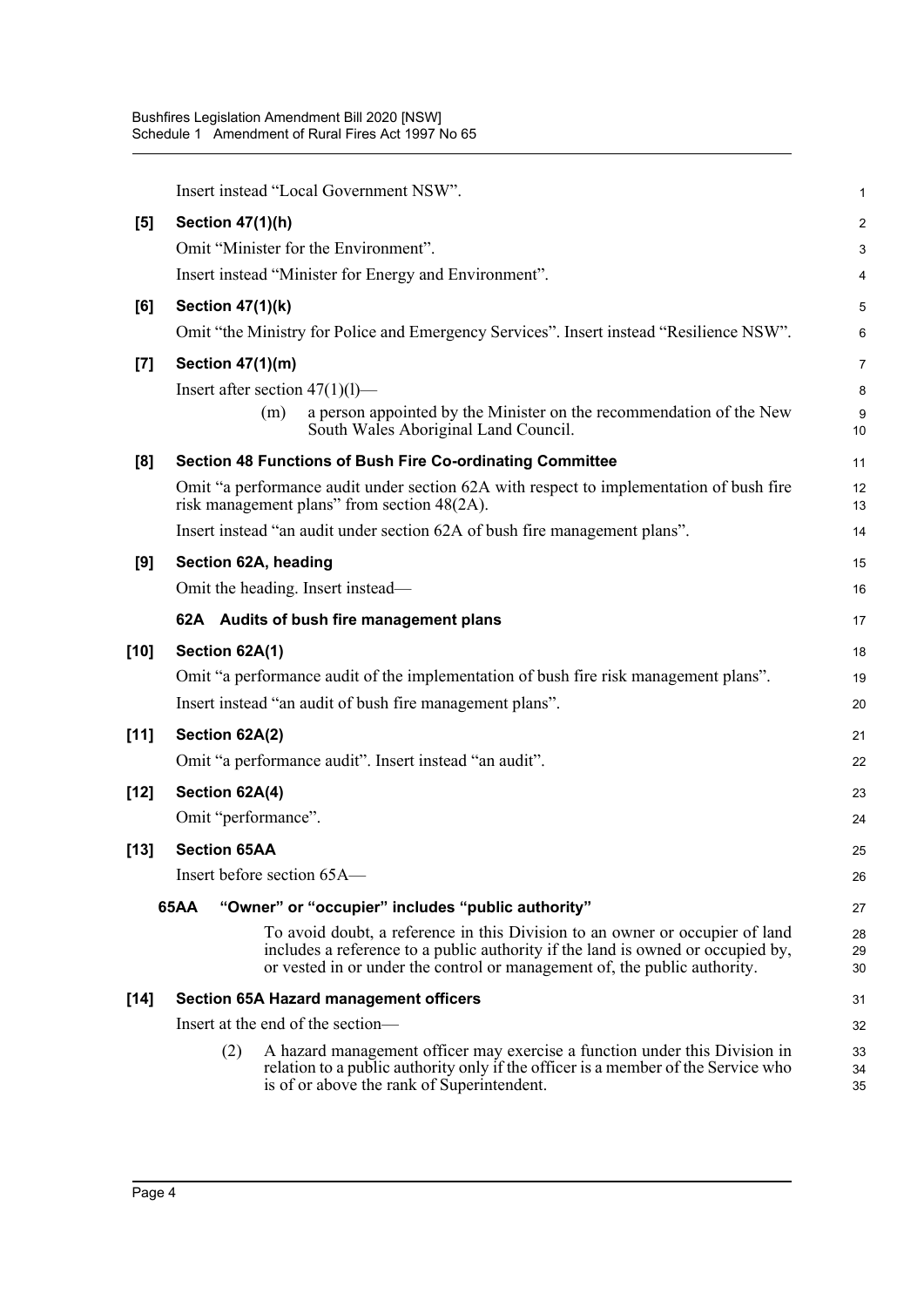| $[15]$ |                                           |     | Section 66 Bush fire hazard reduction notices                                                                                                                                                                                                                                                                                              | $\mathbf 1$                |
|--------|-------------------------------------------|-----|--------------------------------------------------------------------------------------------------------------------------------------------------------------------------------------------------------------------------------------------------------------------------------------------------------------------------------------------|----------------------------|
|        |                                           |     | Omit "(not being a public authority) of any land" from section $66(1)$ .                                                                                                                                                                                                                                                                   | $\boldsymbol{2}$           |
|        | Insert instead "of land".                 |     |                                                                                                                                                                                                                                                                                                                                            | 3                          |
| $[16]$ | Section 66(8)                             |     |                                                                                                                                                                                                                                                                                                                                            | 4                          |
|        |                                           |     | Omit the penalty. Insert instead—                                                                                                                                                                                                                                                                                                          | 5                          |
|        |                                           |     | Maximum penalty-                                                                                                                                                                                                                                                                                                                           | $6\phantom{1}6$            |
|        |                                           | (a) | for a corporation or public authority— $100$ penalty units, or                                                                                                                                                                                                                                                                             | $\overline{7}$             |
|        |                                           | (b) | for an individual—50 penalty units or imprisonment for 12 months.                                                                                                                                                                                                                                                                          | 8                          |
| $[17]$ |                                           |     | Section 73 Bush fire hazard reduction by Commissioner                                                                                                                                                                                                                                                                                      | 9                          |
|        | Omit section $73(1)(c)$ .                 |     |                                                                                                                                                                                                                                                                                                                                            | 10                         |
| $[18]$ | Section 73(2)                             |     |                                                                                                                                                                                                                                                                                                                                            | 11                         |
|        |                                           |     | Omit "subsection $(1)(a)$ - $(c)$ ". Insert instead "subsection $(1)(a)$ or $(b)$ ".                                                                                                                                                                                                                                                       | 12                         |
| $[19]$ | <b>Section 74CA</b>                       |     |                                                                                                                                                                                                                                                                                                                                            | 13                         |
|        | Insert after section 74C-                 |     |                                                                                                                                                                                                                                                                                                                                            | 14                         |
|        | <b>74CA</b>                               |     | <b>Misdirected complaints</b>                                                                                                                                                                                                                                                                                                              | 15                         |
|        | (1)                                       |     | A written communication made to a public authority (other than the relevant<br>local authority) that, if it were made to the Commissioner or the relevant local<br>authority, would be a bush fire hazard complaint relating to land owned or<br>occupied by, or vested in or under the control or management of, the public<br>authority- | 16<br>17<br>18<br>19<br>20 |
|        |                                           | (a) | must be referred by the public authority to the Commissioner within 14<br>days of receipt of the communication, and                                                                                                                                                                                                                        | 21<br>22                   |
|        |                                           | (b) | is taken to be a bush fire hazard complaint for the purposes of this<br>Division even though it was not made to the Commissioner or the<br>relevant local authority.                                                                                                                                                                       | 23<br>24<br>25             |
|        | (2)                                       |     | Despite subsection $(1)(b)$ and section 74C(4), written notice of the<br>communication does not need to be given to the public authority.                                                                                                                                                                                                  | 26<br>27                   |
|        | (3)                                       |     | In this section, <i>relevant local authority</i> means the local authority of the local<br>government area in which the land to which the written communication relates<br>is located.                                                                                                                                                     | 28<br>29<br>30             |
| $[20]$ |                                           |     | Section 74E Action that may be taken by Commissioner if bush fire hazard exists                                                                                                                                                                                                                                                            | 31                         |
|        |                                           |     | Omit "(other than land for which a public authority is responsible)" from section $74E(1)$ .                                                                                                                                                                                                                                               | 32                         |
| $[21]$ | Section $74E(2)$ and $(3)$                |     |                                                                                                                                                                                                                                                                                                                                            | 33                         |
|        | Omit the subsections.                     |     |                                                                                                                                                                                                                                                                                                                                            | 34                         |
| $[22]$ | <b>Section 75 Definitions</b>             |     |                                                                                                                                                                                                                                                                                                                                            | 35                         |
|        |                                           |     | Omit "(other than excluded land)" from the definition of <i>adjoining owners</i> .                                                                                                                                                                                                                                                         | 36                         |
| $[23]$ | Section 75, definition of "excluded land" |     |                                                                                                                                                                                                                                                                                                                                            |                            |
|        | Omit the definition.                      |     |                                                                                                                                                                                                                                                                                                                                            | 38                         |
|        |                                           |     |                                                                                                                                                                                                                                                                                                                                            |                            |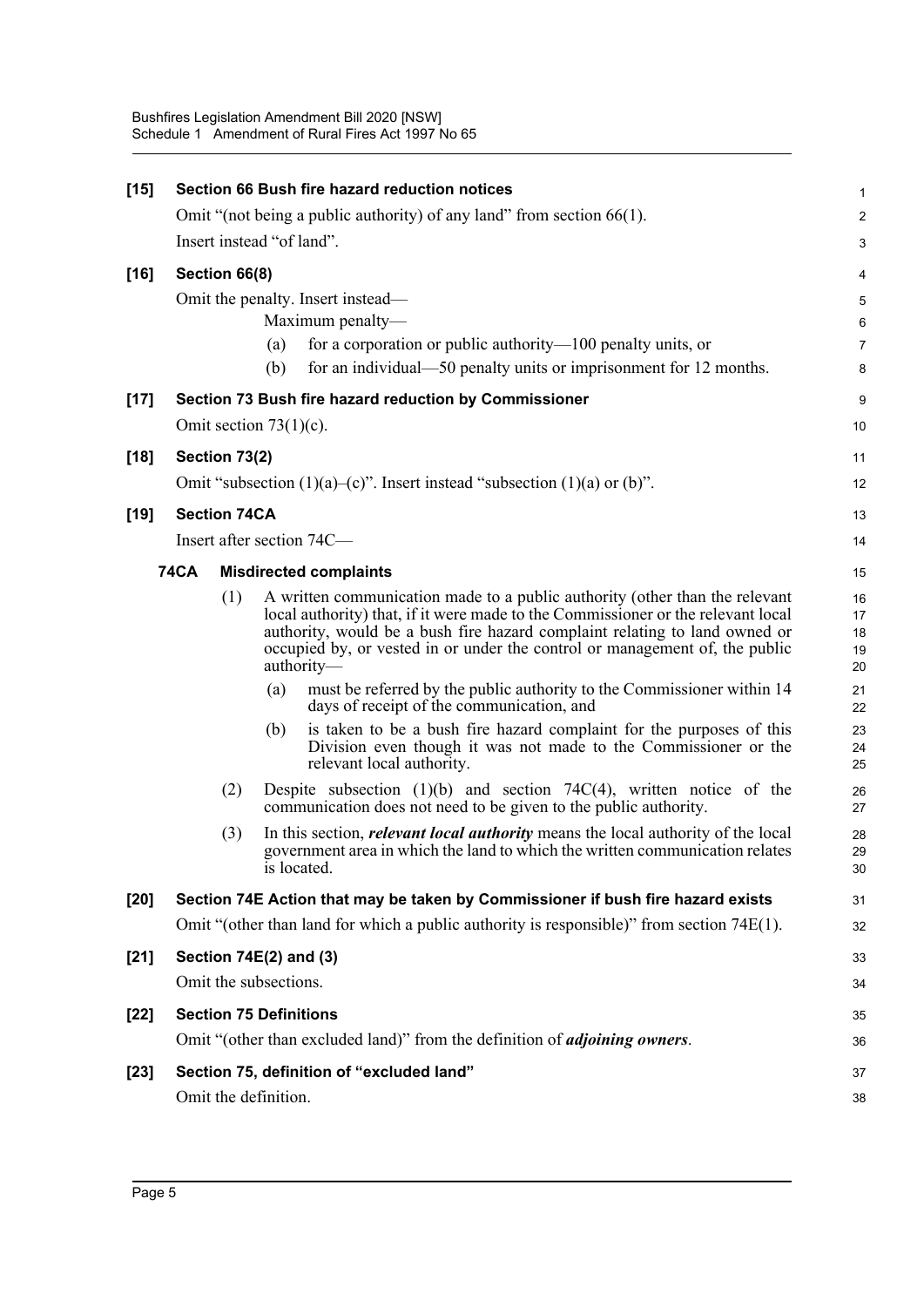Bushfires Legislation Amendment Bill 2020 [NSW] Schedule 1 Amendment of Rural Fires Act 1997 No 65

| $[24]$ |                                                        |                                                                                                                                                                                      |             | <b>Section 100P Definitions</b>                                                                                                                                                    | $\mathbf{1}$     |  |  |
|--------|--------------------------------------------------------|--------------------------------------------------------------------------------------------------------------------------------------------------------------------------------------|-------------|------------------------------------------------------------------------------------------------------------------------------------------------------------------------------------|------------------|--|--|
|        |                                                        |                                                                                                                                                                                      |             | Insert in alphabetical order—                                                                                                                                                      | $\boldsymbol{2}$ |  |  |
|        | <b>Rural Boundary Clearing Code—see section 100RA.</b> |                                                                                                                                                                                      |             |                                                                                                                                                                                    |                  |  |  |
|        |                                                        | <i>rural zone</i> means each of the following land use zones under the Standard<br>Instrument, or a zone under another instrument that is equivalent to 1 of the<br>following zones— | 4<br>5<br>6 |                                                                                                                                                                                    |                  |  |  |
|        |                                                        |                                                                                                                                                                                      | (a)         | Zone RU1 Primary Production,                                                                                                                                                       | $\overline{7}$   |  |  |
|        |                                                        |                                                                                                                                                                                      | (b)         | Zone RU2 Rural Landscape,                                                                                                                                                          | 8                |  |  |
|        |                                                        |                                                                                                                                                                                      | (c)         | Zone RU3 Forestry,                                                                                                                                                                 | 9                |  |  |
|        |                                                        |                                                                                                                                                                                      | (d)         | Zone RU4 Primary Production Small Lots,                                                                                                                                            | 10               |  |  |
|        |                                                        |                                                                                                                                                                                      | (e)         | Zone RU5 Village,                                                                                                                                                                  | 11               |  |  |
|        |                                                        |                                                                                                                                                                                      | (f)         | Zone RU6 Transition.                                                                                                                                                               | 12               |  |  |
| $[25]$ |                                                        |                                                                                                                                                                                      |             | Section 100R, heading                                                                                                                                                              | 13               |  |  |
|        |                                                        |                                                                                                                                                                                      |             | Insert "in accordance with 10/50 Vegetation Clearing Code of Practice" after "work".                                                                                               | 14               |  |  |
| $[26]$ |                                                        | <b>Section 100R(9)(e)</b>                                                                                                                                                            |             |                                                                                                                                                                                    | 15               |  |  |
|        |                                                        |                                                                                                                                                                                      |             | Omit the paragraph. Insert instead—                                                                                                                                                | 16               |  |  |
|        |                                                        |                                                                                                                                                                                      | (e)         | Part 5A of the Local Land Services Act 2013,                                                                                                                                       | 17               |  |  |
| $[27]$ |                                                        |                                                                                                                                                                                      |             | Sections 100RA and 100RB                                                                                                                                                           | 18               |  |  |
|        |                                                        |                                                                                                                                                                                      |             | Insert after section 100R—                                                                                                                                                         | 19               |  |  |
|        | <b>100RA</b>                                           |                                                                                                                                                                                      |             | <b>Rural Boundary Clearing Code</b>                                                                                                                                                | 20               |  |  |
|        |                                                        | (1)                                                                                                                                                                                  |             | The Minister may make a code (the <b>Rural Boundary Clearing Code</b> ) for the<br>purposes of this Division.                                                                      | 21<br>22         |  |  |
|        |                                                        | (2)                                                                                                                                                                                  |             | Power to make the Rural Boundary Clearing Code includes power to amend<br>or repeal the Code.                                                                                      | 23<br>24         |  |  |
|        |                                                        | (3)                                                                                                                                                                                  |             | The Minister cannot make, amend or repeal the Rural Boundary Clearing<br>Code except with the agreement of all of the following Ministers—                                         | 25<br>26         |  |  |
|        |                                                        |                                                                                                                                                                                      | (a)         | the Minister for Planning and Public Spaces,                                                                                                                                       | 27               |  |  |
|        |                                                        |                                                                                                                                                                                      | (b)         | the Minister for Energy and Environment,                                                                                                                                           | 28               |  |  |
|        |                                                        |                                                                                                                                                                                      | (c)         | the Minister for Agriculture and Western New South Wales.                                                                                                                          | 29               |  |  |
|        |                                                        | (4)                                                                                                                                                                                  |             | The Rural Boundary Clearing Code may make provision for or with respect to<br>the clearing of vegetation on land in a rural zone for the purpose of bush fire<br>hazard reduction. | 30<br>31<br>32   |  |  |
|        |                                                        | (5)                                                                                                                                                                                  |             | Without limiting subsection (4), the Rural Boundary Clearing Code may make<br>provision for or with respect to the following-                                                      | 33<br>34         |  |  |
|        |                                                        |                                                                                                                                                                                      | (a)         | the type of vegetation that can and cannot be cleared,                                                                                                                             | 35               |  |  |
|        |                                                        |                                                                                                                                                                                      | (b)         | specifying the manner of clearing vegetation that can be cleared,                                                                                                                  | 36               |  |  |
|        |                                                        |                                                                                                                                                                                      | (c)         | requiring the consent of an owner or occupier or other person as a<br>precondition to the clearing of vegetation,                                                                  | 37<br>38         |  |  |
|        |                                                        |                                                                                                                                                                                      | (d)         | the clearing of vegetation in habitats of threatened species within the<br>meaning of the <i>Biodiversity Conservation Act 2016</i> ,                                              | 39<br>40         |  |  |
|        |                                                        |                                                                                                                                                                                      | (e)         | the clearing of vegetation in riparian corridors,                                                                                                                                  | 41               |  |  |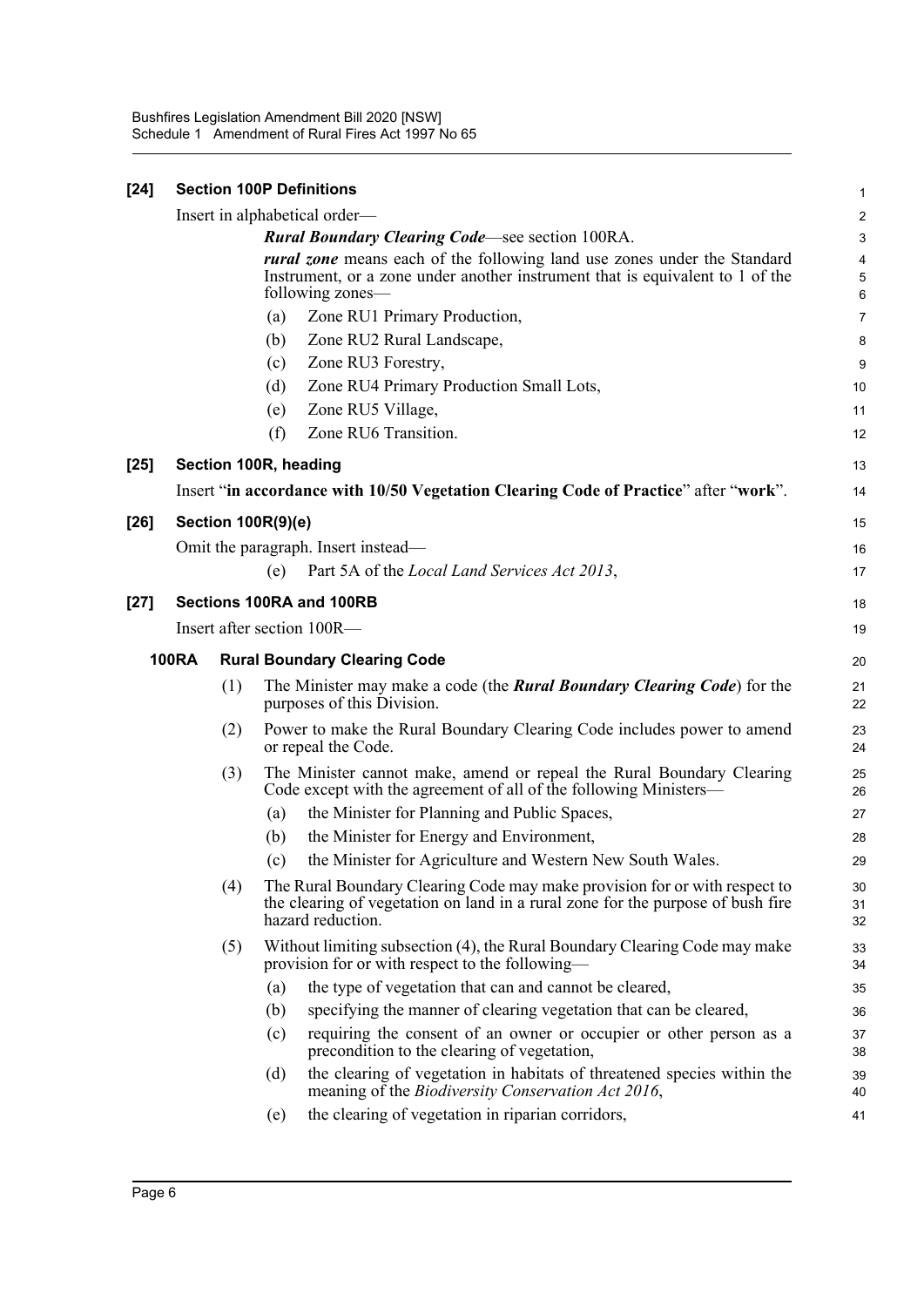|     | (f)<br>the management of soil erosion and landslip risks in connection with the<br>clearing of vegetation,                                                                                                                                                                                                                                                                          | 1<br>$\overline{2}$                                                                             |  |  |
|-----|-------------------------------------------------------------------------------------------------------------------------------------------------------------------------------------------------------------------------------------------------------------------------------------------------------------------------------------------------------------------------------------|-------------------------------------------------------------------------------------------------|--|--|
|     | the protection of Aboriginal and other cultural heritage in connection<br>(g)<br>with the clearing of vegetation.                                                                                                                                                                                                                                                                   | $\ensuremath{\mathsf{3}}$<br>$\overline{4}$                                                     |  |  |
| (6) | The Rural Boundary Clearing Code may do 1 or more of the following—                                                                                                                                                                                                                                                                                                                 | 5                                                                                               |  |  |
|     | apply generally or be limited in its application by reference to specified<br>(a)<br>exceptions or factors,                                                                                                                                                                                                                                                                         | $\,6\,$<br>$\overline{7}$                                                                       |  |  |
|     | apply differently according to different factors of a specified kind,<br>(b)                                                                                                                                                                                                                                                                                                        | 8                                                                                               |  |  |
|     | authorise any matter or thing to be from time to time determined,<br>(c)<br>applied or regulated by any specified person or body.                                                                                                                                                                                                                                                   | $\boldsymbol{9}$<br>10                                                                          |  |  |
| (7) | The Rural Boundary Clearing Code—                                                                                                                                                                                                                                                                                                                                                   | 11                                                                                              |  |  |
|     | must be published in the Gazette, and<br>(a)                                                                                                                                                                                                                                                                                                                                        | 12                                                                                              |  |  |
|     | (b)<br>takes effect on the day on which it is published in the Gazette.                                                                                                                                                                                                                                                                                                             | 13                                                                                              |  |  |
| (8) | The Rural Boundary Clearing Code is to be made publicly available, as soon<br>as practicable after publication in the Gazette, by publishing it on the NSW<br>Rural Fire Service website.                                                                                                                                                                                           | 14<br>15<br>16                                                                                  |  |  |
|     |                                                                                                                                                                                                                                                                                                                                                                                     | 17<br>18                                                                                        |  |  |
| (1) | Vegetation clearing work may be carried out on a holding under this section if<br>all of the following apply—                                                                                                                                                                                                                                                                       | 19<br>20                                                                                        |  |  |
|     | the vegetation clearing work is carried out within 25 metres of the<br>(a)<br>holding's boundary with adjoining land,                                                                                                                                                                                                                                                               | 21<br>22                                                                                        |  |  |
|     | the vegetation clearing work is carried out on land in a rural zone,<br>(b)                                                                                                                                                                                                                                                                                                         | 23                                                                                              |  |  |
|     | the vegetation clearing work is carried out by or with the authority of<br>(c)<br>the owner of the holding,                                                                                                                                                                                                                                                                         | 24<br>25                                                                                        |  |  |
|     | the vegetation clearing work is carried out for the purpose of bush fire<br>(d)<br>hazard reduction,                                                                                                                                                                                                                                                                                | 26<br>27                                                                                        |  |  |
|     | a Rural Boundary Clearing Code is in force under this Division,<br>(e)                                                                                                                                                                                                                                                                                                              | 28                                                                                              |  |  |
|     | the vegetation clearing work is carried out in accordance with the Rural<br>(f)<br>Boundary Clearing Code.                                                                                                                                                                                                                                                                          | 29<br>30                                                                                        |  |  |
| (2) | Vegetation clearing work may be carried out under this section despite any<br>requirement for a licence, approval, consent or other authorisation for the work<br>made by the Biodiversity Conservation Act 2016 or the Environmental<br><i>Planning and Assessment Act 1979</i> or any other Act or instrument made under<br>an Act (other than the Rural Boundary Clearing Code). |                                                                                                 |  |  |
| (3) | A person is not guilty of an offence under any of the following Acts merely<br>because of the carrying out of vegetation clearing work under this section—                                                                                                                                                                                                                          | 36<br>37                                                                                        |  |  |
|     | Environmental Planning and Assessment Act 1979,<br>(a)                                                                                                                                                                                                                                                                                                                              | 38                                                                                              |  |  |
|     | Fisheries Management Act 1994,<br>(b)                                                                                                                                                                                                                                                                                                                                               | 39                                                                                              |  |  |
|     | Heritage Act 1977,<br>(c)                                                                                                                                                                                                                                                                                                                                                           | 40                                                                                              |  |  |
|     | Part 5A of the Local Land Services Act 2013,<br>(d)                                                                                                                                                                                                                                                                                                                                 | 41                                                                                              |  |  |
|     | Protection of the Environment Operations Act 1997,<br>(e)                                                                                                                                                                                                                                                                                                                           | 42                                                                                              |  |  |
|     | Soil Conservation Act 1938.<br>(f)                                                                                                                                                                                                                                                                                                                                                  | 43                                                                                              |  |  |
| (4) | To avoid doubt, this section does not limit or prevent the clearing of vegetation<br>authorised under the <i>Local Land Services Act 2013</i> .                                                                                                                                                                                                                                     | 44<br>45                                                                                        |  |  |
|     |                                                                                                                                                                                                                                                                                                                                                                                     | Carrying out vegetation clearing work in accordance with Rural Boundary<br><b>Clearing Code</b> |  |  |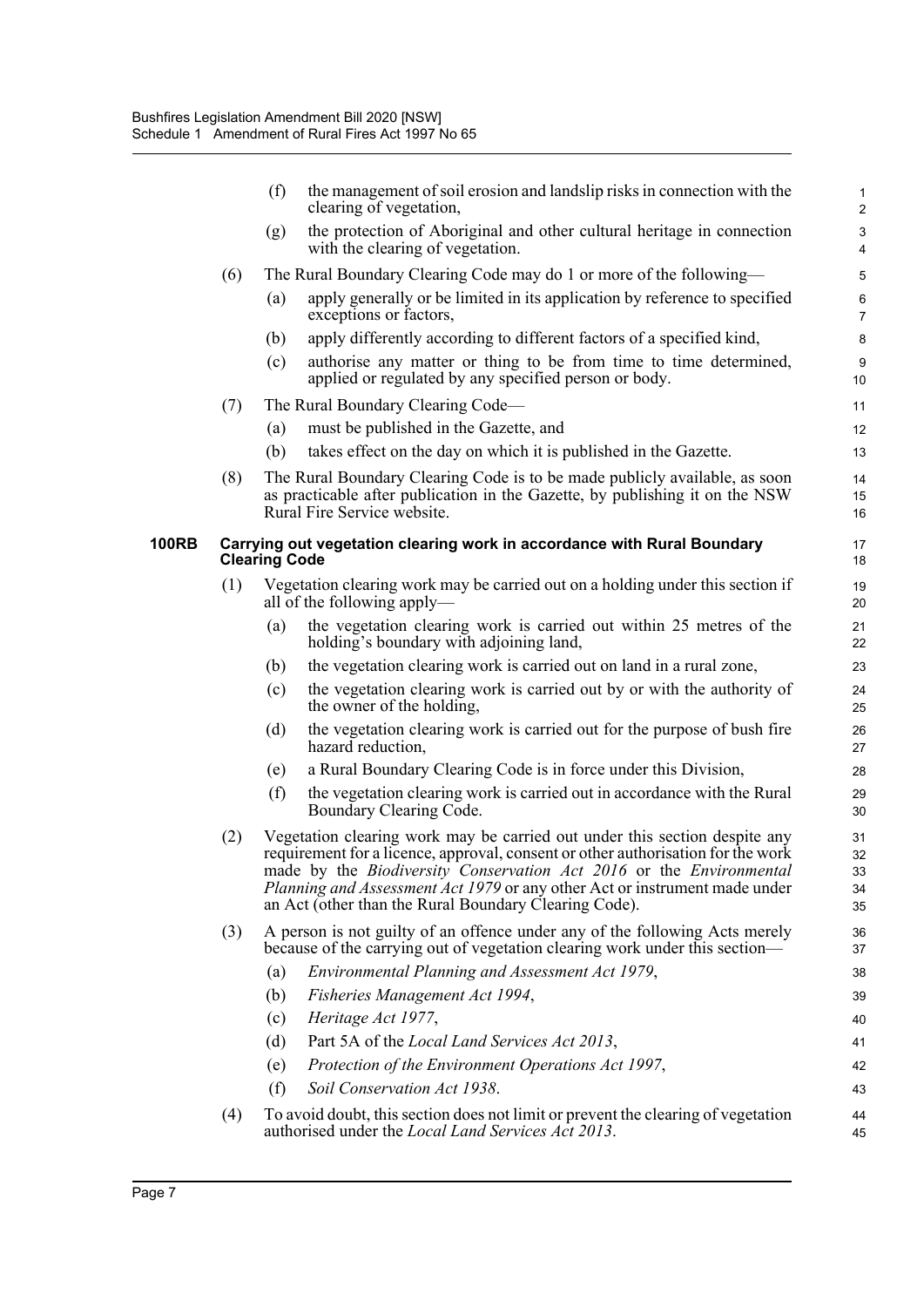|  | In this section—      |                                                                                                                                    |        |  |  |
|--|-----------------------|------------------------------------------------------------------------------------------------------------------------------------|--------|--|--|
|  | <i>holding</i> means— |                                                                                                                                    |        |  |  |
|  | (a)                   | a parcel of land, or                                                                                                               |        |  |  |
|  | (b)                   | several parcels of land (whether held under the same title or different<br>titles, or titles of different kinds) that—             | 4<br>5 |  |  |
|  |                       | are contiguous with one another or are separated from one<br>(1)<br>another only by a road, river, creek or other watercourse, and | 6<br>7 |  |  |
|  |                       | constitute or are worked as a single property.<br>(11)                                                                             | 8      |  |  |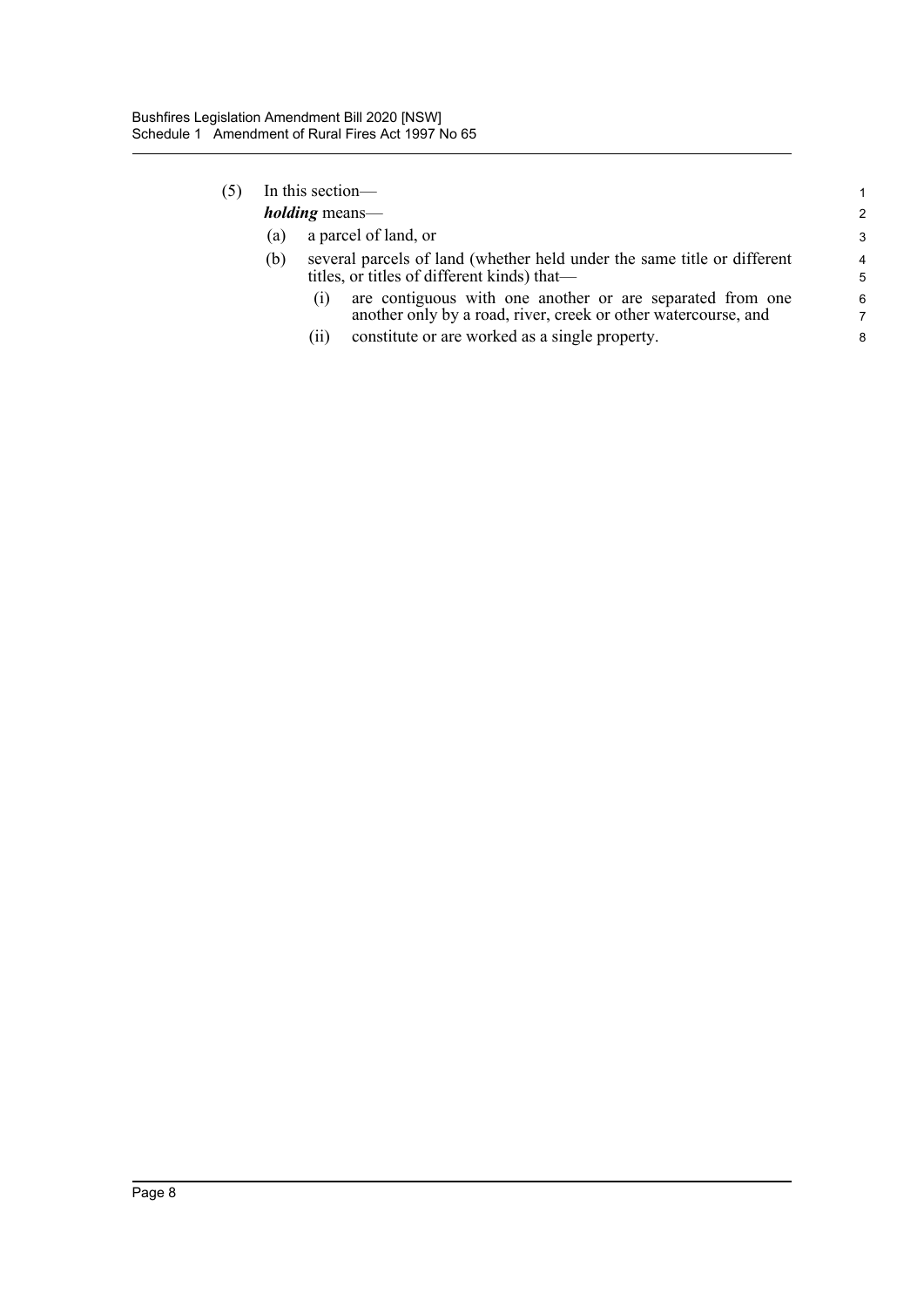<span id="page-12-0"></span>

|       | <b>Schedule 2</b>   | <b>Amendment of other legislation</b>                                                                                                                                                                                                    | 1                       |
|-------|---------------------|------------------------------------------------------------------------------------------------------------------------------------------------------------------------------------------------------------------------------------------|-------------------------|
| 2.1   |                     | <b>Biodiversity Conservation Act 2016 No 63</b>                                                                                                                                                                                          | $\overline{\mathbf{c}}$ |
| [1]   |                     | Section 2.8 Acts authorised under other legislation etc                                                                                                                                                                                  | 3                       |
|       |                     | Omit "section 100R" from section $2.8(1)(d)(ii)$ . Insert instead "Part 4, Division 9".                                                                                                                                                  | 4                       |
| $[2]$ |                     | Section 7.2 Development or activity "likely to significantly affect threatened species"                                                                                                                                                  | 5                       |
|       |                     | Insert after section $7.2(2)$ —                                                                                                                                                                                                          | 6                       |
|       | (3)                 | Subsection $(1)(a)$ does not apply to bushfire-affected development if—                                                                                                                                                                  | 7                       |
|       |                     | the proposed development—<br>(a)                                                                                                                                                                                                         | 8                       |
|       |                     | is the reconstruction or replacement of a bushfire-affected<br>(i)<br>building or structure, and                                                                                                                                         | 9<br>10                 |
|       |                     | will result in a building or structure that is the same, or<br>(ii)<br>substantially the same, as the building or structure that existed<br>immediately before it was damaged or destroyed, and                                          | 11<br>12<br>13          |
|       |                     | the development application for the bushfire-affected development is<br>(b)<br>made no later than $\tilde{2}$ years after the commencement of this subsection.                                                                           | 14<br>15                |
|       | (4)                 | This subsection and subsections $(3)$ and $(5)$ are repealed 2 years after they<br>commence.                                                                                                                                             | 16<br>17                |
|       | (5)                 | In this section-                                                                                                                                                                                                                         | 18                      |
|       |                     | <b>bushfire-affected building or structure</b> means a building or structure that—                                                                                                                                                       | 19                      |
|       |                     | was destroyed or damaged as a result of bushfire in the period starting<br>(a)<br>5 August 2019 and ending 2 March 2020, and                                                                                                             | 20<br>21                |
|       |                     | was, immediately before it was destroyed or damaged, lawfully erected.<br>(b)<br><b>bushfire-affected development</b> means proposed development involving the<br>erection of, or repairs to, a bushfire-affected building or structure. | 22<br>23<br>24          |
| 2.2   | 2018 No 70          | Government Sector Finance Legislation (Repeal and Amendment) Act                                                                                                                                                                         | 25<br>26                |
|       |                     | Schedule 4.91 Rural Fires Act 1997 No 65                                                                                                                                                                                                 | 27                      |
|       | Schedule 4.91[1].   | Omit "performance" from section 62A(4) of the <i>Rural Fires Act 1997</i> as substituted by                                                                                                                                              | 28<br>29                |
| 2.3   |                     | <b>Local Land Services Act 2013 No 51</b>                                                                                                                                                                                                | 30                      |
|       |                     | Section 60O Clearing authorised under other legislation                                                                                                                                                                                  | 31                      |
|       |                     | Omit "section 100R" from section 60O(d)(ii). Insert instead "Part 4, Division 9".                                                                                                                                                        | 32                      |
| 2.4   |                     | National Parks and Wildlife Act 1974 No 80                                                                                                                                                                                               | 33                      |
|       | <b>Section 188H</b> |                                                                                                                                                                                                                                          | 34                      |
|       |                     | Insert after section 188G—                                                                                                                                                                                                               | 35                      |
|       | 188H                | Assets of intergenerational significance                                                                                                                                                                                                 | 36                      |
|       | (1)                 | If the Minister is satisfied that land reserved or acquired for reservation under<br>this Act is an environmental or cultural asset of intergenerational significance,                                                                   | 37<br>38                |